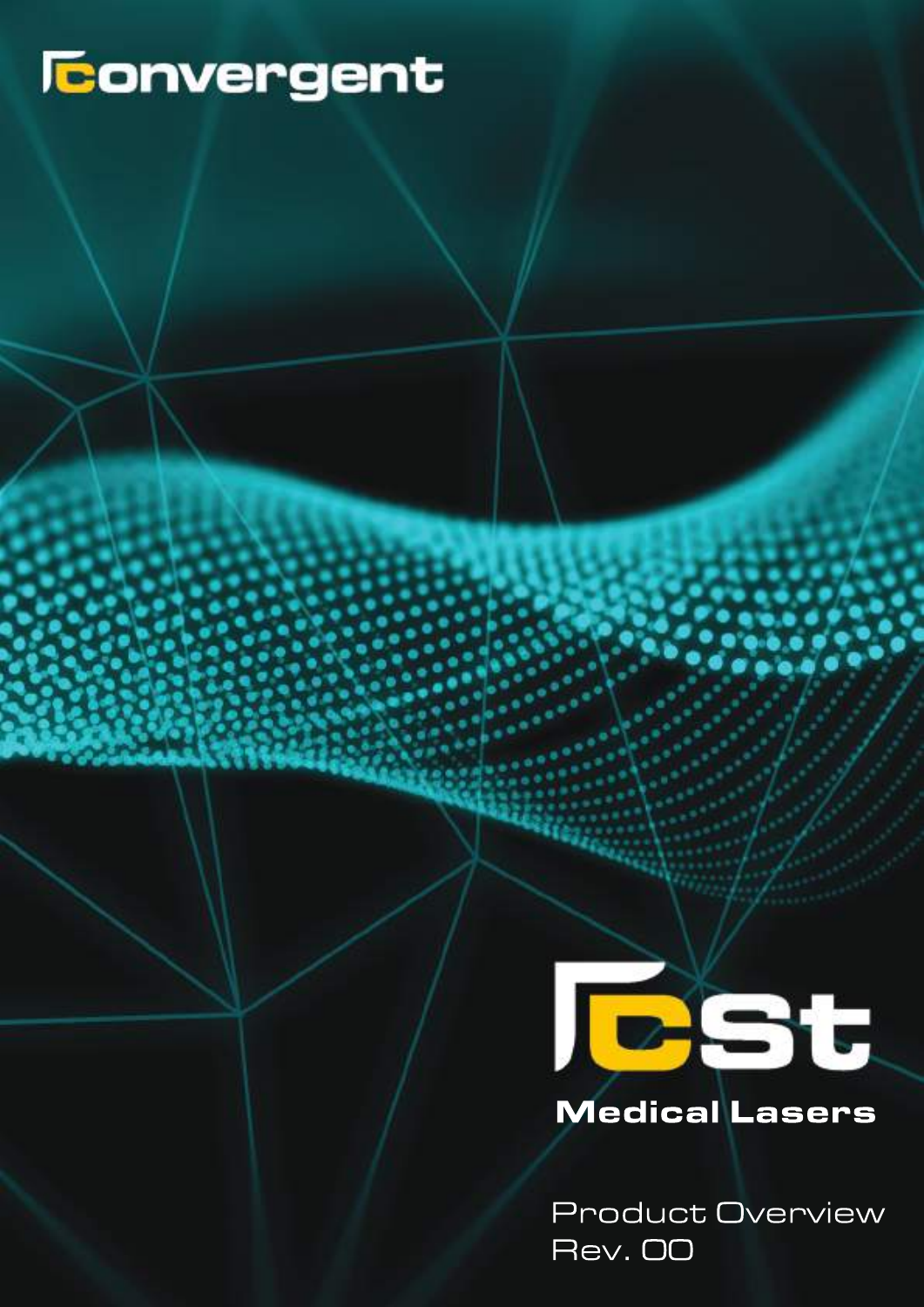## **CSt SERIES – Medical Lasers**

Convergent Photonics's CSt Series is the new Medical lasers family designed to better suit the customer needs in Medical markets.

Convergent's Thulium Fiber lasers family is a new concept for most of the players in surgical laser market.

Thulium fiber laser technology has been recently introduced into the medical world globally as the new revolutionary tool for several surgery applications.



The TFL is a versatile laser energy source which, compared to other lasers, allows a "mix" of cutting and coagulation, minimizing blood losses. Among its characteristics there is also the superficiality, which allows a precise and respectful surgical approach to the other bodily functions.

The TFL operates with primary emission wavelength at 1,940nm, which more closely match a water absorption peak than that of the holmium laser at 2100nm as a consequence shows outstanding tissue ablation rate.

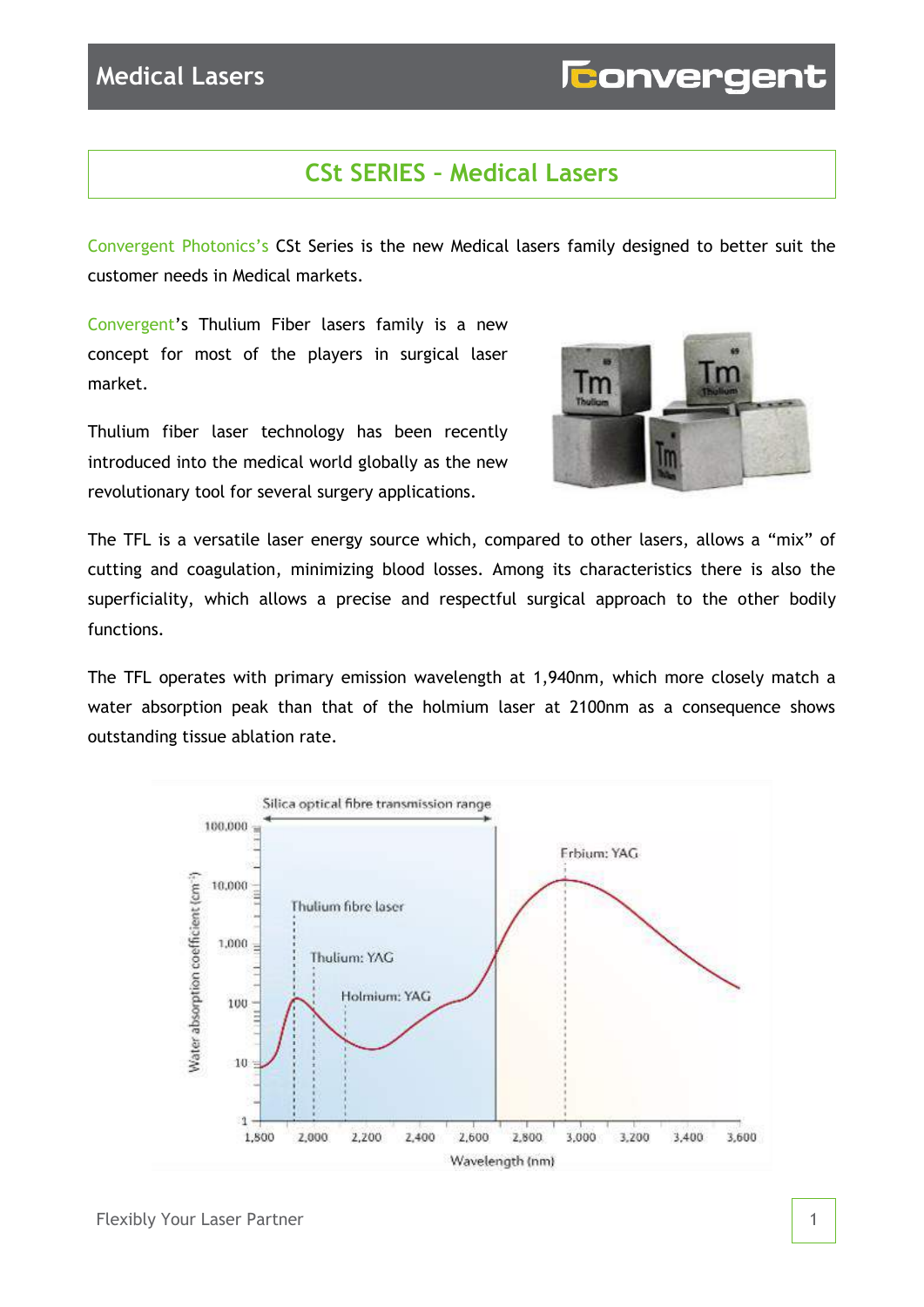

Lab testing on synthetic kidney stones has shown this advanced technology can dust stones in half the time it takes other laser systems, ensuring excellent results in terms of unblocking (minimizing the risk of bleeding) and post-surgery irritative symptoms.



#### **CSt200 Medical Lasers**





CSt200 is one of the powerful model of CSt Thulium Fiber laser family proposed by Convergent Photonics.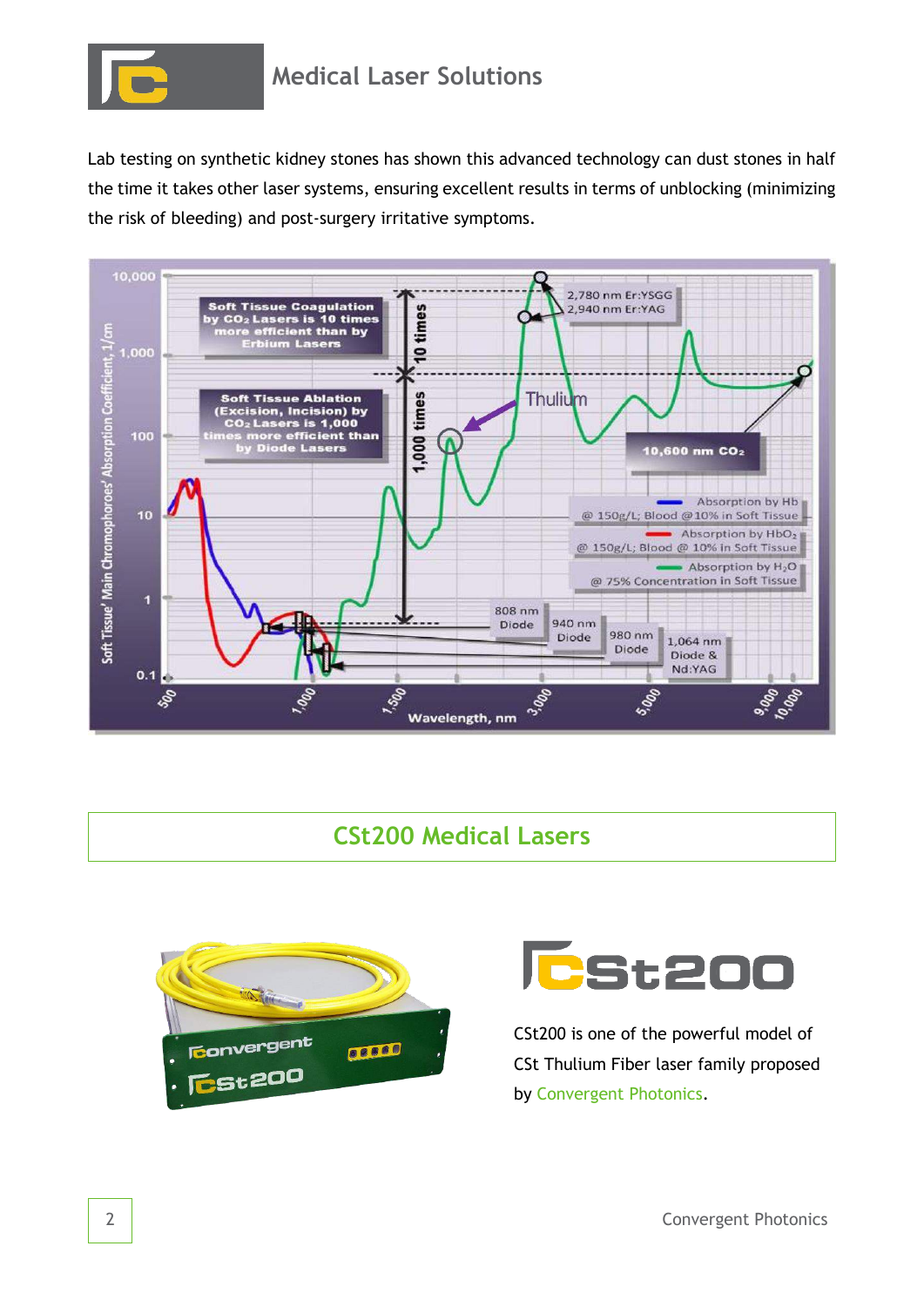# **Application Guide**

CST200 is design to cover different surgical applications (pre and clinical trial already done):

- $\triangleright$  THORACIC & PULMONARY SURGERY: the use of CSt Series in this field has been recently explored, showing interesting features with respect to alternative and more established methods
- ▶ KIDNEY STONES LITHOTRIPSY: Super Pulse and High Power CSt Series are now available for striking results compared to conventional flash lamp Holmium:YAG.
- ENDOSCOPIC SURGERY: CSt Series is an ideal solution for the treatment of BPH and ENT. Thulium can be used to carry out different techniques (enucleation, vaporization and resection), showing significant flexibility in use, safety and reliability.



#### **Main Advantages**

Main advantages in installing CSt fiber lasers include:

- $\triangleright$  Easy to integrate
- Compact footprint at an eighth of the size of Holmium YAG
- $\triangleright$  Quieter than Holmium YAG generating 50 percent less noise (at comparable settings)
- $\triangleright$  Easy to maintain Vs complex Holmium YAG architecture
- ▶ Quicker "dusting" Vs Holmium YAG
- $\triangleright$  Wall plug efficiency > 22% (Holmium laser < 9%) match all the requirements for BioMed devices standards
- Higher surgical effectiveness due to considerable smaller delivery fiber size Vs Holmium YAG
- $\triangleright$  Precise soft tissue cutting with improved hemostasis capability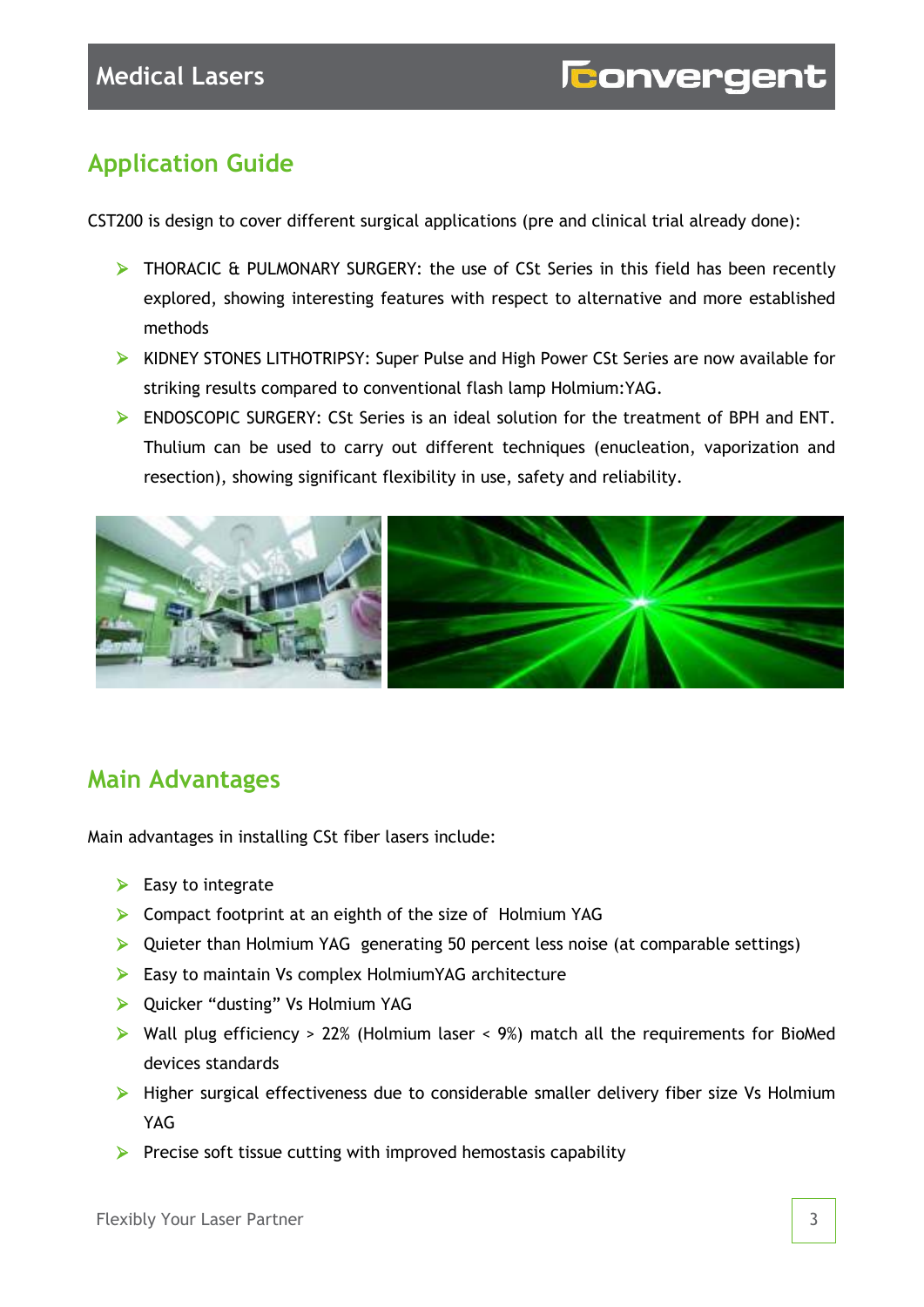# **General Specifications**

|                                            |                     | Minimal                                | <b>Typical</b> | Maximum | Unit         |
|--------------------------------------------|---------------------|----------------------------------------|----------------|---------|--------------|
| Nominal Peak Power Output                  |                     |                                        |                | 300     | W            |
| <b>Average Output Power</b>                |                     |                                        |                | 200     | W            |
| Power tunability                           |                     | 10 to 100                              |                |         | %            |
| Pulse energy                               |                     | $\langle 4$                            |                |         | J            |
| Operation mode                             |                     | CW and QCW                             |                |         |              |
| <b>Pulsing Frequency</b>                   |                     | $1 - 2500$                             |                |         | Hz           |
| Pulsing width                              |                     | 0.1 to 12                              |                |         | ms           |
| Output Wavelength                          |                     | 1930                                   | 1940           | 1950    | nm           |
| Spectral width (FM/HM)                     |                     |                                        | $4 \text{ nm}$ |         | nm           |
| Polarization                               |                     | Random                                 |                |         |              |
| Feeding fiber core diameter                |                     | 25um                                   |                |         | $\mu$ m      |
| Feeding fiber NA                           |                     | 0,1                                    |                |         |              |
| Feeding fiber length                       |                     | $1.5m \pm 10%$                         |                |         | M            |
| Output connector                           |                     | <b>SMA905</b>                          |                |         |              |
| Minimum bend radius                        |                     | $10 \text{ cm}$                        |                |         | cm           |
| Aiming diode wavelength (<2mW)             |                     | 635                                    |                |         | nm           |
| Laser operating voltage                    |                     |                                        | 78VDC          |         | v            |
| Laser power consumption (measured in<br>CW |                     |                                        |                | 1000    | W            |
| Laser Cooling 35%<br><b>Glycol Mix</b>     | Cooling cap         | 800W                                   |                |         | kW           |
|                                            | <b>Max Pressure</b> |                                        |                | 6       | bar          |
|                                            | Min Flow            | $\overline{4}$                         |                |         | L/Min        |
|                                            | Temp                | $20 + 2.0$                             |                |         | $^{\circ}$ C |
| Water cooling connection                   |                     | 10 mm OD quick disconnect fitting (x2) |                |         |              |
| Operating environment                      |                     | 5                                      |                | 50      | $^{\circ}$ C |
| Relative humidity (non condensing)         |                     |                                        |                | 95      | $\%$         |
| Dimensions W / H / L                       |                     | 490 / 127 / 640                        |                |         | mm           |
| Weight                                     |                     | 22                                     |                |         | kg           |
| Ingress protection rating (IEC60529)       |                     | <b>IP54</b>                            |                |         |              |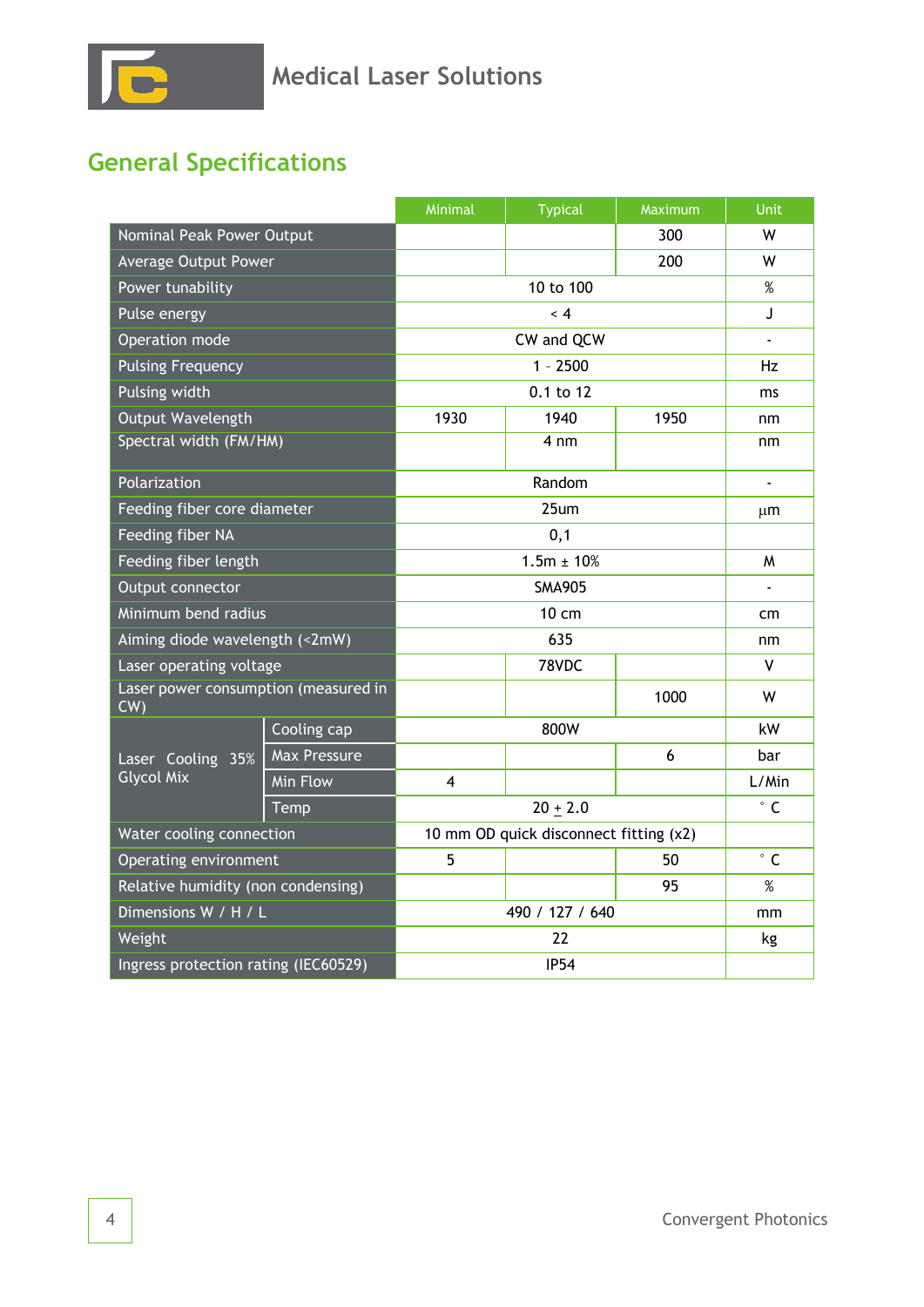# **CHP250 Hybrid Fiber Laser**

# **General Specifications**

|                                      | Minimal                                  | <b>Typical</b> | Maximum  | Unit           |
|--------------------------------------|------------------------------------------|----------------|----------|----------------|
| Wavelength Erbium                    | 1550                                     | 1550           | 1550     | nm             |
| Wavelength Thulium                   | 1930                                     | 1940           | 1950     | nm             |
| Nominal Pealk Output Power           | 1400                                     |                |          | W              |
| <b>Average Power CW</b>              | 250 (@1940nm) - 30 (@1550nm)             |                | W        |                |
| Pulse energy @1940nm                 | 0.2                                      |                | 12       | J              |
| Pulse width                          | 0.2                                      |                | 12       | ms             |
| Power tunability                     | 10                                       |                | 100      | %              |
| Pulsing frequency                    | 1                                        |                | 2500     | Hz             |
| Delivery fiber core diameter         | 100                                      |                |          | μm             |
| Feeding fiber length                 | 1.5 or longer                            |                |          | m              |
| Output connector                     | Optical quartz block / SM/ D80 connector |                |          |                |
| Safety                               |                                          | Ple            |          | $\blacksquare$ |
| Diode pointing laser                 | 650 with $\langle 3mW$                   |                |          | nm             |
| Electrical power consumption         |                                          | 1100           | 1250 EOL | W              |
| Voltage                              | 80 and 24                                |                |          | <b>VDC</b>     |
| Operating environment                | 15                                       |                | 30       | $^{\circ}$ C   |
| Cooling                              | Water                                    |                |          |                |
| Relative humidity (non-condensing)   | <95                                      |                |          | %              |
| Dimensions W / H / L                 | 450 / 170 / 630                          |                |          | mm             |
| Weight                               | 22                                       |                |          | kg             |
| Ingress protection rating (IEC60529) | IP54 (NEMA13 equivalent)                 |                |          |                |